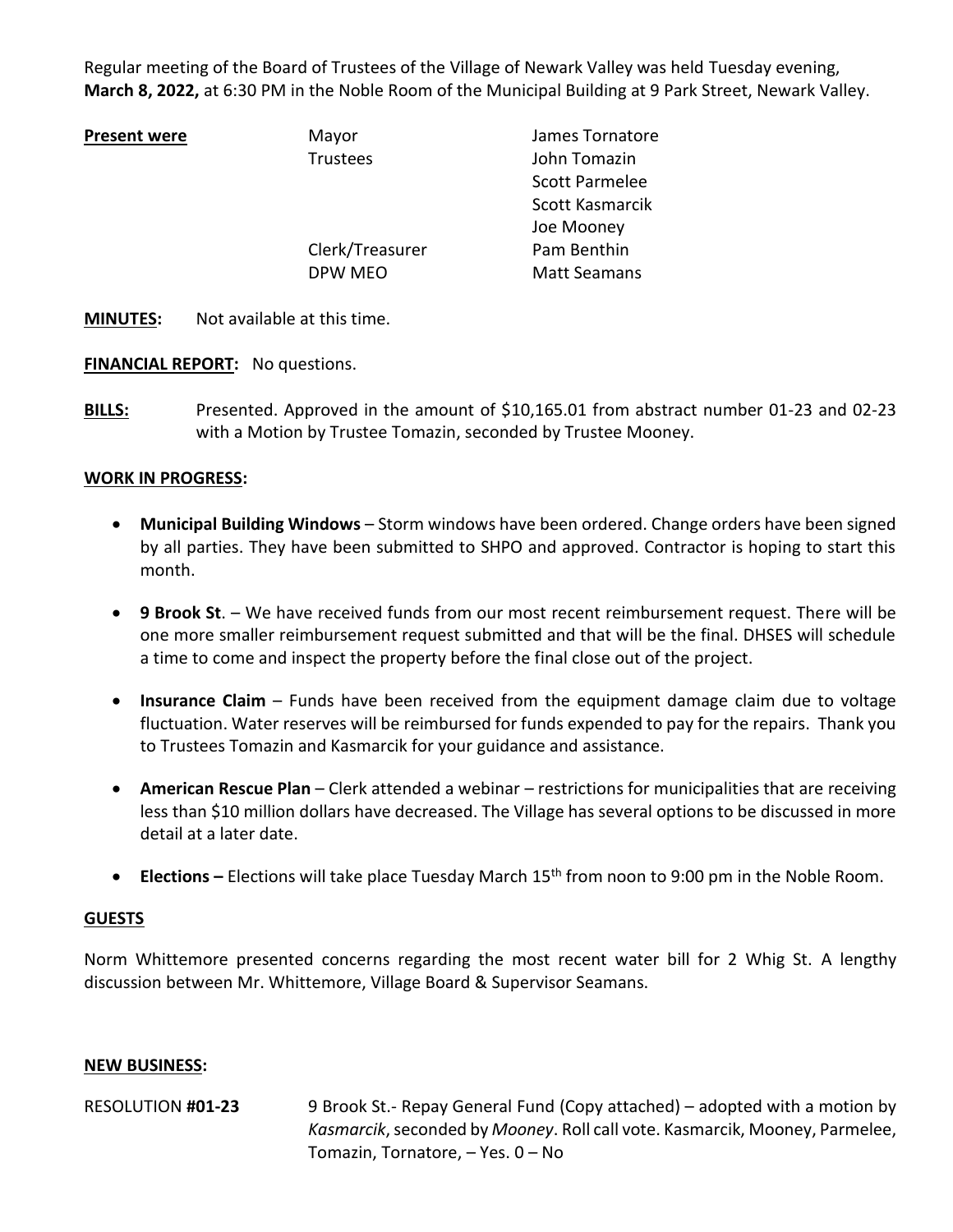| <b>RESOLUTION #02-23</b> | Return Hazard Mitigation Funds to Fund Balance (Copy attached) – adopted<br>with a motion by Tomazin, seconded by Kasmarcik. Roll call vote. Kasmarcik,<br>Mooney, Parmelee, Tomazin, Tornatore, - Yes. 0 - No |
|--------------------------|----------------------------------------------------------------------------------------------------------------------------------------------------------------------------------------------------------------|
| <b>RESOLUTION #03-23</b> | Commit Funds for MB Window Project (Copy attached) – adopted with a<br>motion by Kasmarcik, seconded by Parmelee. Roll call vote. Kasmarcik,<br>Mooney, Parmelee, Tomazin, Tornatore, - Yes. 0 - No            |
| RESOLUTION #04-23        | Replace Water Reserve Funds (Copy attached) – adopted with a motion by<br>Kasmarcik, seconded by Mooney. Roll call vote. Kasmarcik, Mooney, Parmelee,<br>Tomazin, Tornatore, - Yes. 0 - No                     |
| RESOLUTION #05-23        | Budget Adjustment (Copy attached) – adopted with a motion by Kasmarcik,<br>seconded by Parmelee. Roll call vote. Kasmarcik, Mooney, Parmelee, Tomazin,<br>Tornatore, - Yes. 0 - No                             |

# **REPORTS:**

- **Code Enforcement** see attached report. Talked to property owners regarding building permit application. Drove around Village for inspections. Phone meeting with Mayor, Clerk & Trustee Kasmarcik re: ongoing violation and how to proceed per attorney's guidance. Attend Board meeting. Inspected sidewalks for snow removal. Upcoming trainings – March 14 – 16 FLBOA, March 31 Code Class. Total costs to be divided by 3 municipalities.
- **Public Works** see attached report of completed tasks; Trustee Parmelee asked about installation of new door at the barn. Supervisor Seamans explained door was acquired free of charge and DPW employees are working on making some interior modifications to assist with heat & water line damage. DPW has added pex lines and has some future ideas & plans for better use of the building creating heat efficiency. Discussion of NVCSD redoing the sign at the Nick Wilson Bike Park. DPW Supervisor will assist.
- **Mayor –** New information will be received soon regarding new radios for the county municipalities.
- **Planning** There will be no meeting in March. Next meeting scheduled for April 6<sup>th</sup>.
- **R.E.A.P –** Next meeting tomorrow at noon, Mayor Tornatore will send meeting minutes on to Trustees. Bob Williams, Deputy Director of Emergency Services will give a report regarding status of EMS services and the needs throughout the county. Information regarding radios for municipalities throughout the county coming soon.
- **Parks –** Trustee Kasmarcik spoke to Spoonhower Construction regarding repairs to be done on Pavilion #1 at the Trout Ponds. Repairs need to be complete by May for upcoming events. Supervisor Seamans would like to complete the repairs by cleaning and repainting the pavilion & sign. He would also like to replace the 2 grills at pavilion #1 due to the damaged and deteriorated condition. Trustee Kasmarcik suggested installation of grills at the pond end of the pavilion to protect against rain runoff. Discussion continued as to continue upgrades and upkeep of our beautiful park for our residents. Trustee Tomazin suggested constant pressure spigots to protect against spigots being left on. Future project – Park bathroom upgrades.